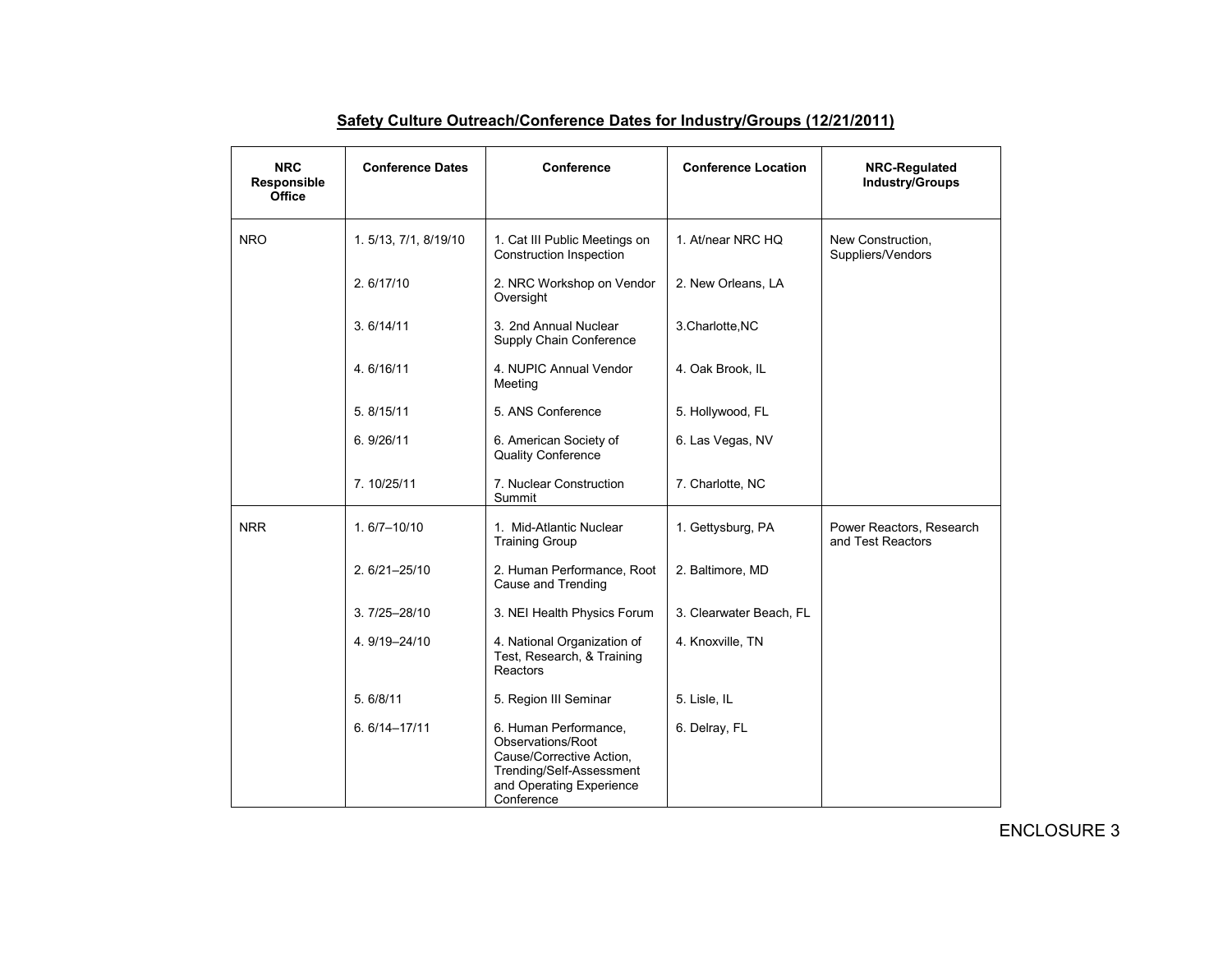| <b>NRC</b><br>Responsible<br>Office | <b>Conference Dates</b> | Conference                                                                                                             | <b>Conference Location</b> | NRC-Regulated<br><b>Industry/Groups</b>     |
|-------------------------------------|-------------------------|------------------------------------------------------------------------------------------------------------------------|----------------------------|---------------------------------------------|
|                                     | 7.8/11                  | 7. Corrective Action Program<br><b>Owners Group</b>                                                                    | 7. Toronto, Canada         |                                             |
|                                     | 8.9/11                  | 8. National Organization of<br>Test, Research, & Training<br>Reactors                                                  | 8. Idaho Falls, ID         |                                             |
|                                     | 9.11/29-30/11           | 9. NEI Licensing Forum                                                                                                 | 9. Washington, DC          |                                             |
| <b>NMSS</b>                         | $1.5/4 - 6/10$          | 1. NEI Dry Storage Forum<br>(SFST, cask<br>suppliers/vendor/cert<br>holder/licensee)                                   | 1. Baltimore, MD           | Fuel Cycle, SFST, Cask<br>Suppliers/Vendors |
|                                     | $2.6/23 - 24/10$        | 2. SFST Licensing<br>Conference                                                                                        | 2. Rockville, MD           |                                             |
|                                     | $3.6/29 - 7/1/10$       | 3. Fuel Cycle Info. Exchange                                                                                           | 3. Bethesda, MD            |                                             |
|                                     | 4.7/12-15/10            | 4. Institute of Nuclear<br>Materials Management<br><b>Annual Meeting</b>                                               | 4. Baltimore, MD           |                                             |
|                                     | 5.5/10/10               | 5. Spent Fuel Storage<br>Inspector Regional<br><b>Counterpart Meeting</b>                                              | 5. Rockville, MD           |                                             |
|                                     | $6.6/7 - 8/11$          | 6. Fuel Cycle Info Exchange                                                                                            | 6. Rockville, MD           |                                             |
|                                     | 7.7/27/11               | 7. Spent Fuel Storage &<br>Transportation-Public<br>Meeting on Enhancements to<br>Licensing and Inspection<br>Programs | 7. Rockville, MD           |                                             |
|                                     | $8.11/2 - 3/11$         | 8. NMSS 2011 Spent Fuel<br>Storage and Transportation<br><b>Regulatory Conference</b>                                  | 8. Rockville, MD           |                                             |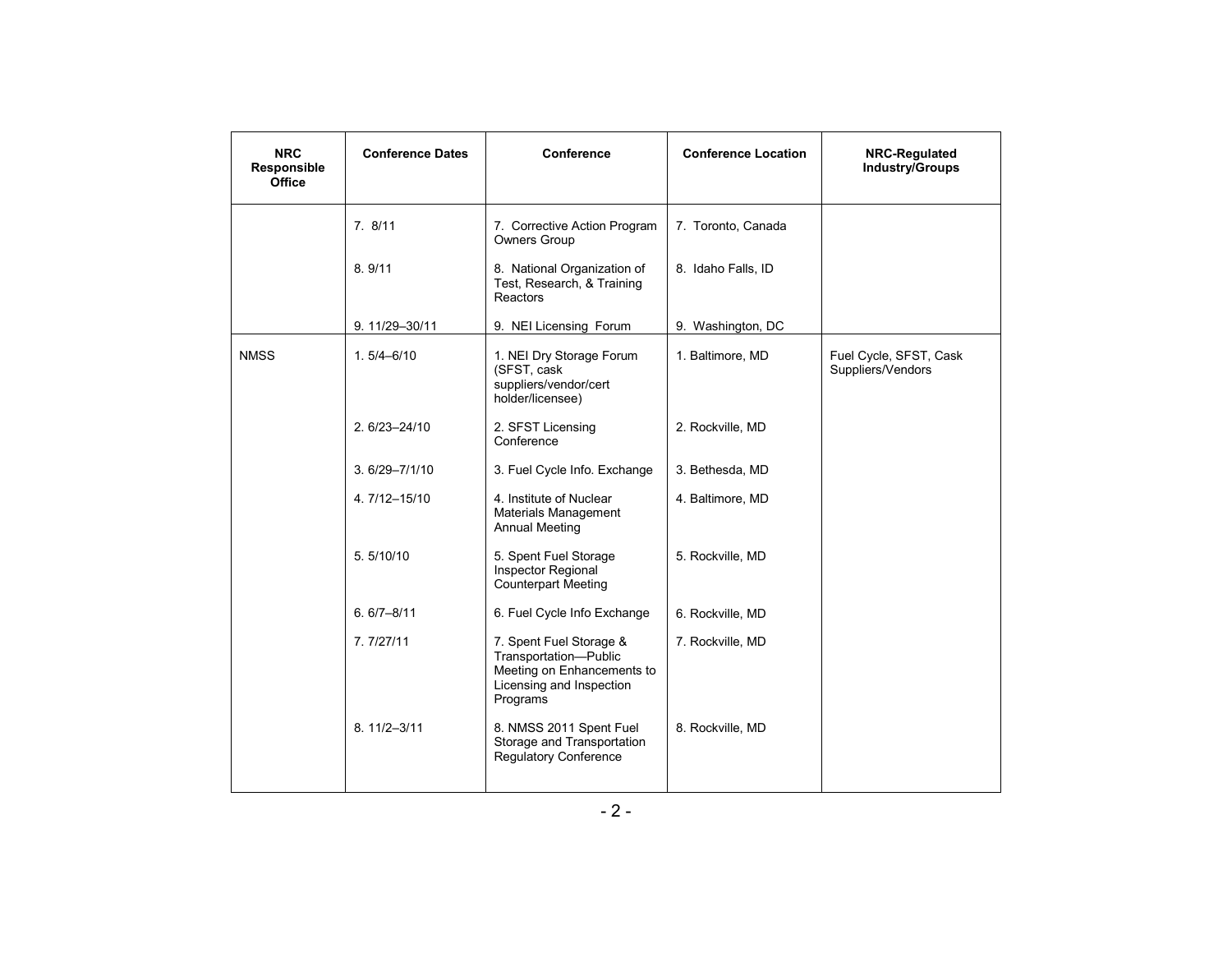| <b>NRC</b><br>Responsible<br><b>Office</b> | <b>Conference Dates</b> | <b>Conference</b>                                                                                                         | <b>Conference Location</b> | NRC-Regulated<br><b>Industry/Groups</b>                                              |
|--------------------------------------------|-------------------------|---------------------------------------------------------------------------------------------------------------------------|----------------------------|--------------------------------------------------------------------------------------|
| <b>FSME</b>                                | 1.4/22/10               | 1.42nd Annual National<br>Conference on Radiation<br>Control: Opportunities and<br>Innovations in Radiation<br>Protection | 1. Newport, RI             | 1. Conference of Radiation<br><b>Control Program Directors</b>                       |
|                                            | 2.5/24-25/10            | 2. Advisory Committee on the<br>Medical Uses of Isotopes                                                                  | 2. Rockville, MD           | 2. Medical                                                                           |
|                                            | 3.5/24/10               | 3. American College of<br><b>Medical Physics Annual</b><br>Meeting                                                        | 3. San Antonio, TX         | 3. Medical Physicists                                                                |
|                                            | 4.7/24-25/10            | 4. Safety in Radiation<br>Therapy: A Call to Action                                                                       | 4. Miami, FL               | 4. Medical, Medical<br>Physicists, Diagnostic,<br>Therapeutic, and Radio<br>Pharmacy |
|                                            | 5.7/18-22/10            | 5. American Association of<br>Physicists in Medicine                                                                      | 5. Philadelphia, PA        | 5. American Association of<br>Physicists in Medicine                                 |
|                                            | 6.8/23-26/10            | 6. Organization of Agreement<br><b>States</b>                                                                             | 6. Portland. OR            | 6. Organization of<br><b>Agreement States</b>                                        |
|                                            | 7.10/21/10              | 7. Advisory Committee on the<br>Medical Uses of Isotopes                                                                  | 7. Rockville, MD           | 7. Medical                                                                           |
|                                            | 8.11/15/10              | 8. Mid-Atlantic States<br><b>Radiation Control Conference</b>                                                             | 8. Newark, DE              | 8. States and Federal staff<br>and radiation protection staff                        |
|                                            | 9.12/13/10              | 9. Advisory Committee on the<br>Medical Uses of Isotopes                                                                  | 9. Teleconference          | 9. Advisory Committee on<br>the Medical Uses of Isotopes                             |
|                                            | 10. 1/5/11              | 10. Periodic Meeting of the<br>Advisory Committee on the<br>Medical Uses of Isotopes                                      | 10. Teleconference         | 10. Medical Physicists,<br>Diagnostic, Therapeutic, and<br>Radio Pharmacy            |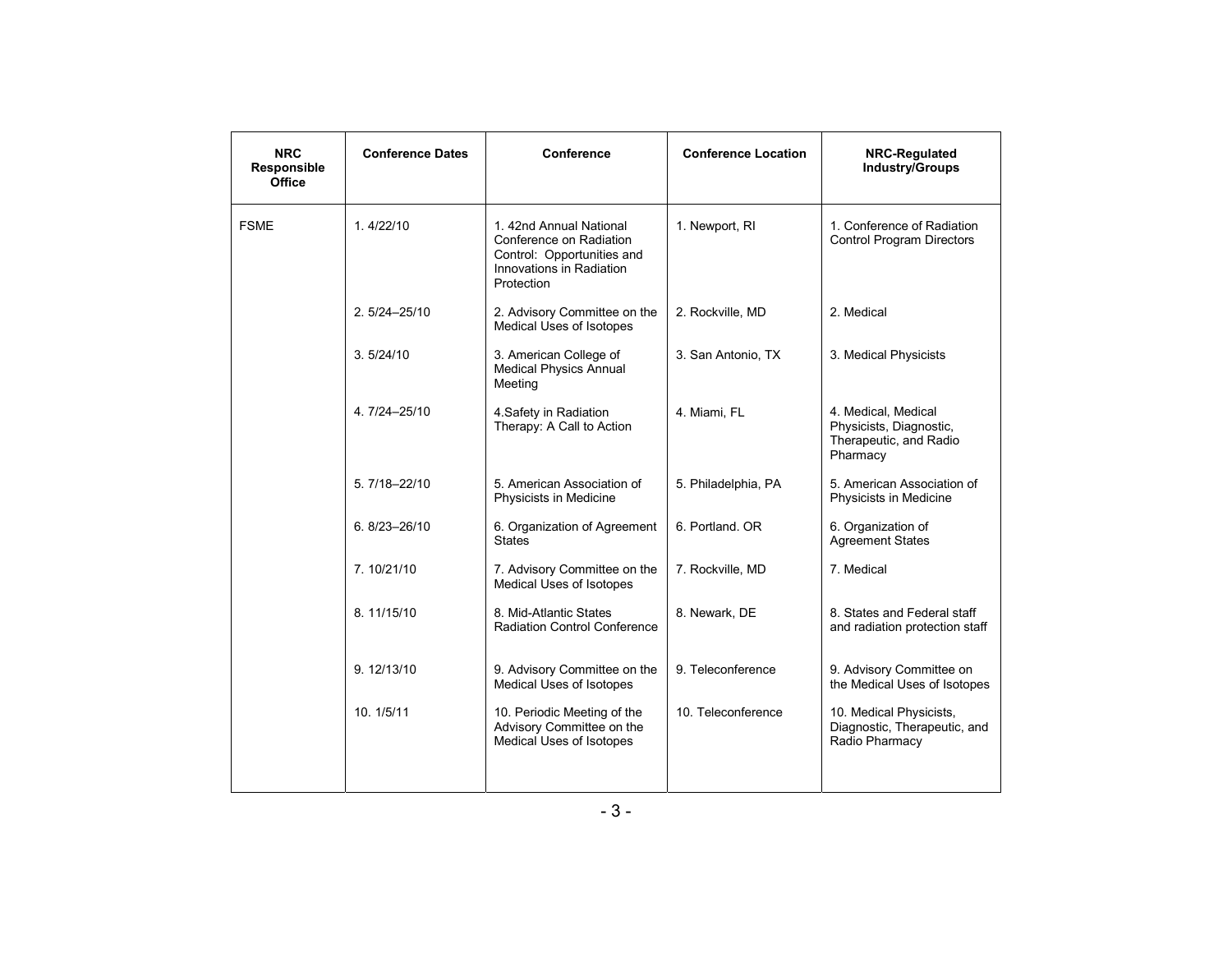| <b>NRC</b><br>Responsible<br>Office | <b>Conference Dates</b> | Conference                                                                                                                   | <b>Conference Location</b> | <b>NRC-Regulated</b><br><b>Industry/Groups</b>                               |
|-------------------------------------|-------------------------|------------------------------------------------------------------------------------------------------------------------------|----------------------------|------------------------------------------------------------------------------|
|                                     | 11.5/17/11              | 11. 43rd Annual National<br>Conference on Radiation<br>Control: Synergy of Strategic<br>Alliances in Radiation<br>Protection | 11. Austin, TX             | 11. Conference of Radiation<br><b>Control Program Directors</b>              |
|                                     | 12.7/19/11              | 12. Master Material Licensee<br><b>Counterpart Meeting</b>                                                                   | 12. Rockville, MD          | 12. Master Material Licensee<br>Program Managers                             |
|                                     | 13.8/25/11              | 13. Organization of<br><b>Agreement States Annual</b><br>Meeting                                                             | 13. Richmond, VA           | 13. Agreement States                                                         |
|                                     | 14.9/23/11              | 14. Child Health Corporation<br>of America Radiology<br>Directors Forum                                                      | 14. Dallas, TX             | 14. Directors of Radiology<br>and Patient Imaging<br>Departments             |
|                                     | 15. 11/2/11             | 15. 2011 National State<br>Liaison Officers Conference                                                                       | 15. Rockville, MD          | 15. Governor-Appointed<br>State Liaison Officers                             |
|                                     | 16. 11/14/11            | 16. Drop-in visit with Navy<br><b>Master Materials License</b><br>Navy officials                                             | 16. Rockville, MD          | 16. Navy officials who<br>oversee the Navy Master<br><b>Material License</b> |
| <b>NSIR</b>                         | 1. Periodic meetings    | 1. Industry Working Group<br>Meetings                                                                                        | 1. Washington, DC          | 1. Nuclear Security and<br><b>Emergency Preparedness</b><br>Groups           |
|                                     | $2.6/21 - 24/10$        | 2. National Nuclear Security<br>Conference                                                                                   | 2. Charlotte, NC           | 2. Security                                                                  |
|                                     | 3.1/26/12               | 3. Information Security<br>Workshop                                                                                          | 3. Rockville, MD           | 3. classified fuel cycle<br>licensees                                        |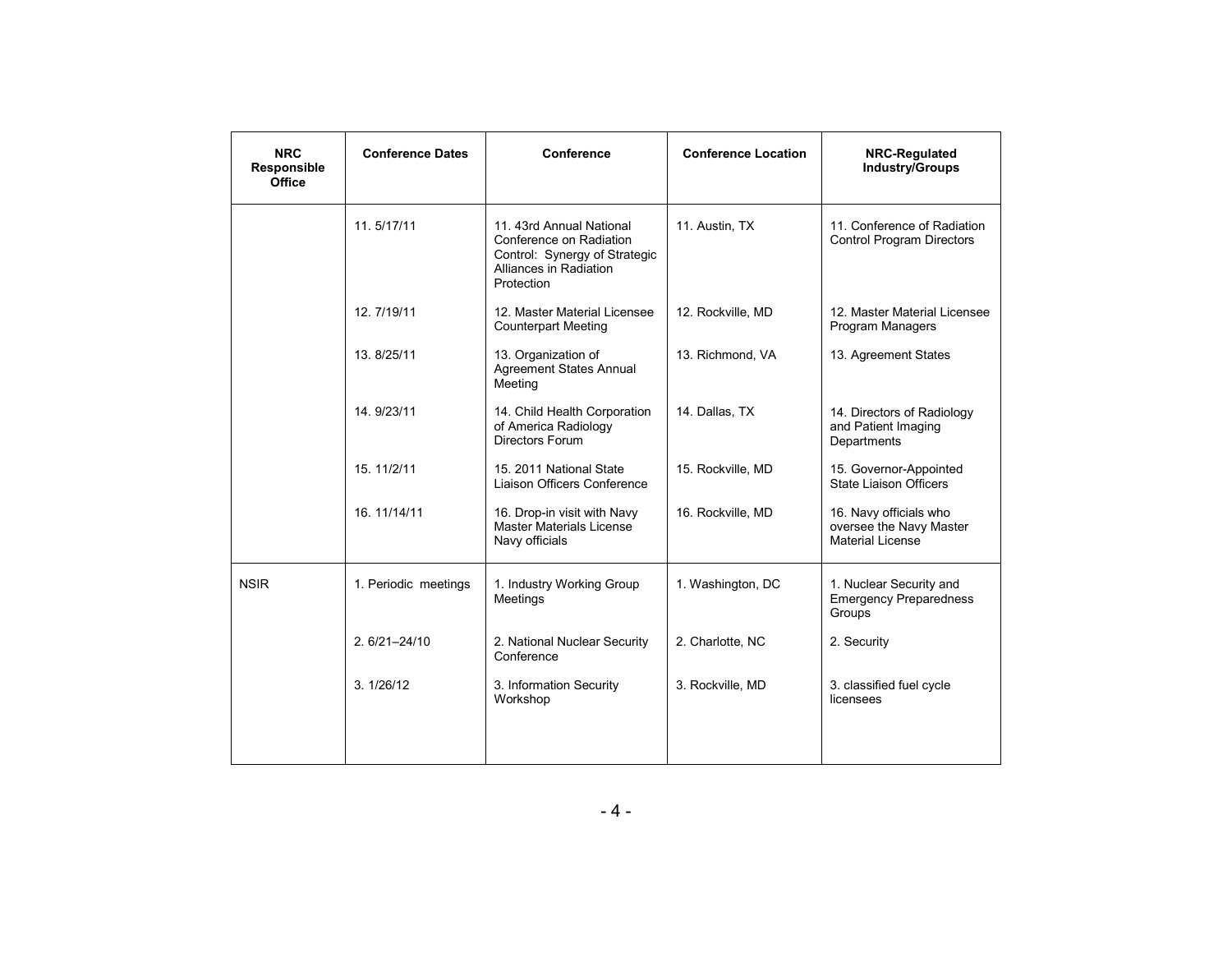| <b>NRC</b><br>Responsible<br>Office | <b>Conference Dates</b> | Conference                                                                                                                                                                          | <b>Conference Location</b> | NRC-Regulated<br><b>Industry/Groups</b>                                                                             |
|-------------------------------------|-------------------------|-------------------------------------------------------------------------------------------------------------------------------------------------------------------------------------|----------------------------|---------------------------------------------------------------------------------------------------------------------|
| <b>OE</b>                           | $1.7/11 - 15/10$        | 1. Institute of Nuclear<br>Materials Management                                                                                                                                     | 1. Baltimore, MD           | 1. Safequards, Physical<br>Protection, Waste,<br>Packaging and<br>Transportation                                    |
|                                     | $2.9/20 - 24/10$        | 2. National Association of<br><b>Employee Concerns</b><br>Professionals                                                                                                             | 2. Annapolis, MD           | 2. Employee Concerns<br><b>Issues</b>                                                                               |
|                                     | $3.6/27 - 7/1/10$       | 3. 55th Annual Health<br>Physics Society and 22nd<br><b>Biennial Campus Radiation</b><br>Safety Officers Meeting                                                                    | 3. Salt Lake City, UT      | 3. Academic, Government,<br>Medical, Research and<br>Development, Analytical<br>Services, Consulting,<br>Industrial |
|                                     | 4.10/10                 | 4. Egyptian Regulators                                                                                                                                                              | 4. Egypt                   | 4. Egyptian regulators                                                                                              |
|                                     | $5.2/10 - 11/11$        | 5. International Radiation<br><b>Protection Association</b><br>Workshop on Radiation<br><b>Protection Culture</b>                                                                   | 5. Charleston, SC          | 5. International Medical and<br><b>Industrial Practitioners</b>                                                     |
|                                     | 6.2/11                  | 6. IAEA Consultancy meeting                                                                                                                                                         | 6. Vienna                  | 6. IAEA- input from US                                                                                              |
|                                     | 7.3/11                  | 7. Regulatory Information<br>Conference                                                                                                                                             | 7. Rockville, MD           | 7. All Licensees                                                                                                    |
|                                     | 8.6/26-30/11            | 8. Health Physics Annual<br>Meeting (Mike Weber, DEDO,<br>making keynote speech on<br>safety culture at this meeting<br>and also at the American<br><b>Nuclear Society Meeting)</b> | 8. West Palm Beach, FL     | 8. Academic, Government,<br>Medical, Research and<br>Development, Analytical<br>Services, Consulting,<br>Industrial |
|                                     | $9.6/27 - 30/11$        | 9. IAEA/Rosatom                                                                                                                                                                     | 9. Russia                  | 9. International Community                                                                                          |
|                                     | $10.7/4 - 8/11$         | 10. IAEA Consultancy<br>Meeting for Oversight of SC                                                                                                                                 | 10. Vienna, Austria        | 010. IAEA-Input from U.S.                                                                                           |